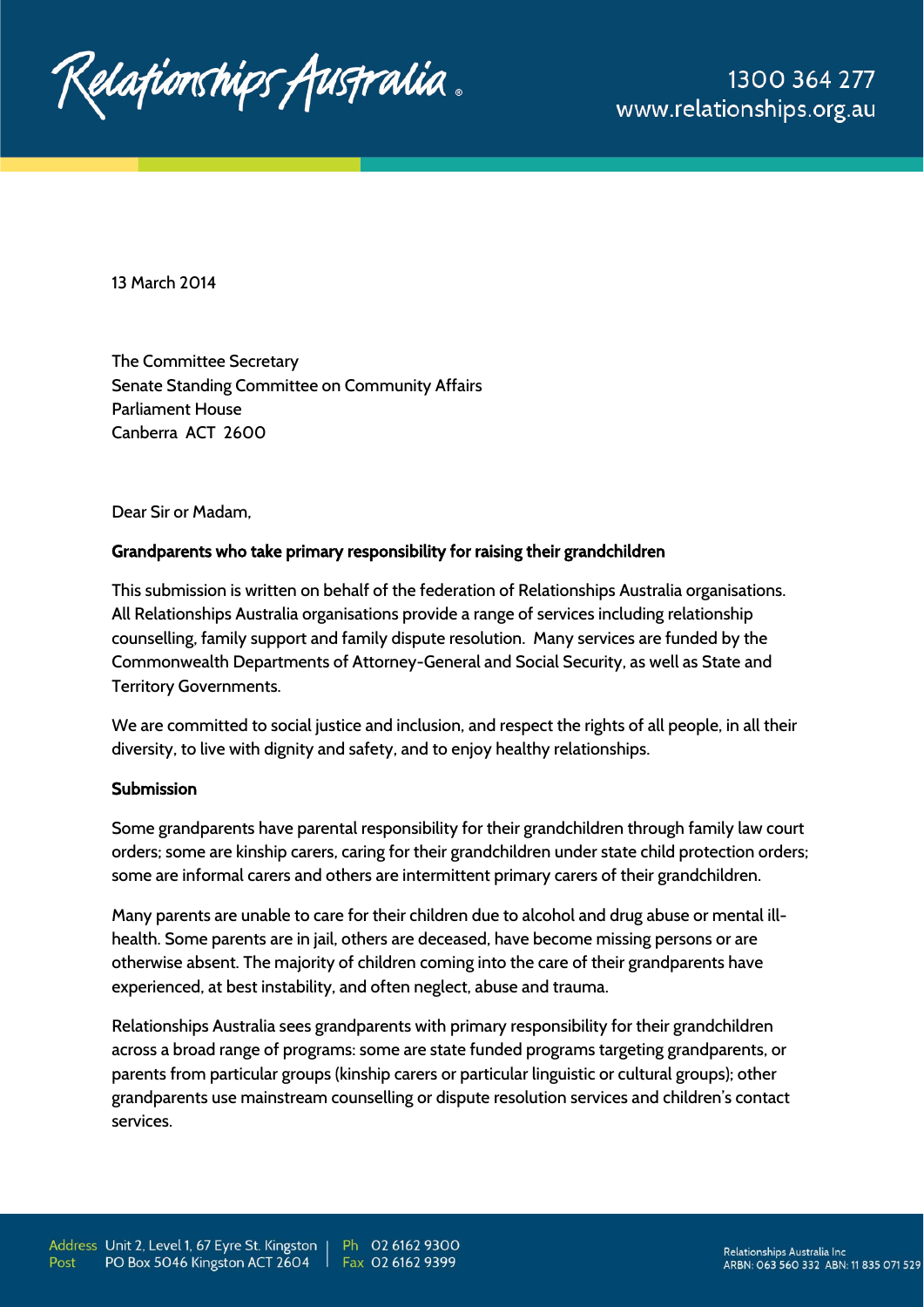## *Role and contribution of grandparents*

Grandparents are often the obvious alternative to parents as carers of children. They bring familial connection, usually warmth and love, and a desire for the best future for their grandchildren. Additionally,

- grandparents know the child, including medical and social knowledge that others may not have
- they offer familiarity to the children, the chance of security and safety and connection with wider family and family history
- they provide an opportunity for children to have a 'normal' childhood and to achieve their potential.

When grandparents raise their grandchildren they save the cost of state-provided care and the prevention of future costs of social, educational and health problems.

## *Practical challenges*

There are a number of practical challenges facing grandparents who take on primary responsibility for raising their grandchildren. These include:

1. Finances

Financial hardship is one of the greatest challenges grandparents face. In addition to ongoing daily expenses that all parents face, there are often initial establishment costs like cots, prams, car seats, beds and linen, and the extra expenses associated with children who have special needs. At the same time, grandparents are often living on reduced post-work incomes.

Many grandparents find it difficult to navigate social security systems to access benefits, and some are unwilling to do this as this means alerting authorities to an informal arrangement, with unknown consequences. Some find it difficult to deal with Centrelink, and many give up. Some fear their children will take the grandchildren back (to what the grandparents believe is an unsafe situation) or threaten harm if their benefits are stopped. Some grandparents have to remain in the workforce longer; others leave the workforce to care for very young children; many have already retired, but feel they need to find part-time work to meet the additional expenses.

Grandparents have often down-sized their home and need to move or extend their accommodation to include grandchildren. Transport is a problem for many grandparents.

### 2. Health and ageing

Grandparent carers generally range in age from their forties to their seventies, and sometimes beyond. Many are already at an age at which they develop health problems experienced by many older people. Some ill-health, such as arthritis, is exacerbated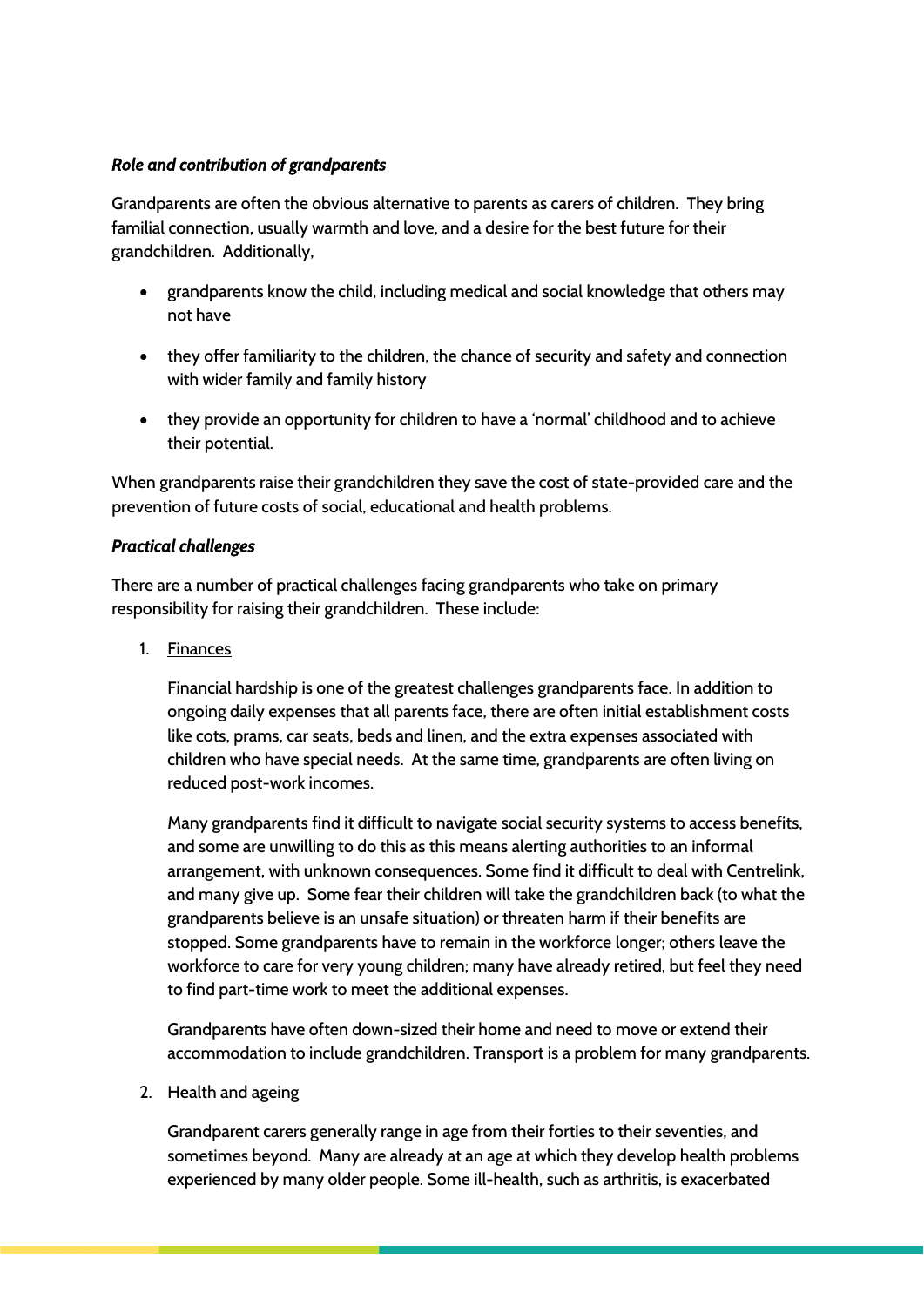through additional physical work involved in caring for children.

Grandparents often experience poor mental health. They are frequently:

- tired;
- anxious about their grandchildren;
- worried (and/or angry and resentful) about their own children;
- socially isolated because they have had to give up hobbies and interests and cannot fit in with the social activities of their friends or are too tired to join in;
- concerned about what will happen to the children if they become ill or die before their grandchildren are independent;
- grieving for their loss of their grandparent role. Initially it can be very confusing for the both children and grandparents when the grandparents become principal carers and the relationship changes.
- dealing with feelings of shame, guilt and inadequacy: they feel they must have failed as parents, and, although they love their grandchildren, they yearn for the retirement they had planned;
- dealing with the fact that their child may have other children and being realistic that they cannot take on more children (for example, taking on a baby when grandparent is in their sixties and already caring for a four and six year old, or taking on an older sibling when a foster placement breaks down).
- 3. Parenting

Some grandparents refer to a 'generation gap'. This is a source of worry for many grandparents who feel they are not up-to-date with modern parenting practices and technology. They do not enjoy the friendship networks of younger parents that allow easy opportunities for sharing transport, minding each other's children or discussing commonly experienced problems. Modern education is challenging and many grandparents feel inadequate in supporting their charges.

4. Children with special needs

Children in their grandparents' care may have additional physical, emotional and educational needs due to earlier abuse and neglect - this is not only challenging and distressing for the grandparents, but can incur additional costs. Most children and grandparents are grieving over the death or absence of the children's parent, or worried about their wellbeing if they are incarcerated or have a history of not being able to care for themselves. Many children are not easy to look after and grandparents often struggle to manage and understand their behaviour. Some of these children are severely traumatised and need professional help as well as patient, loving care.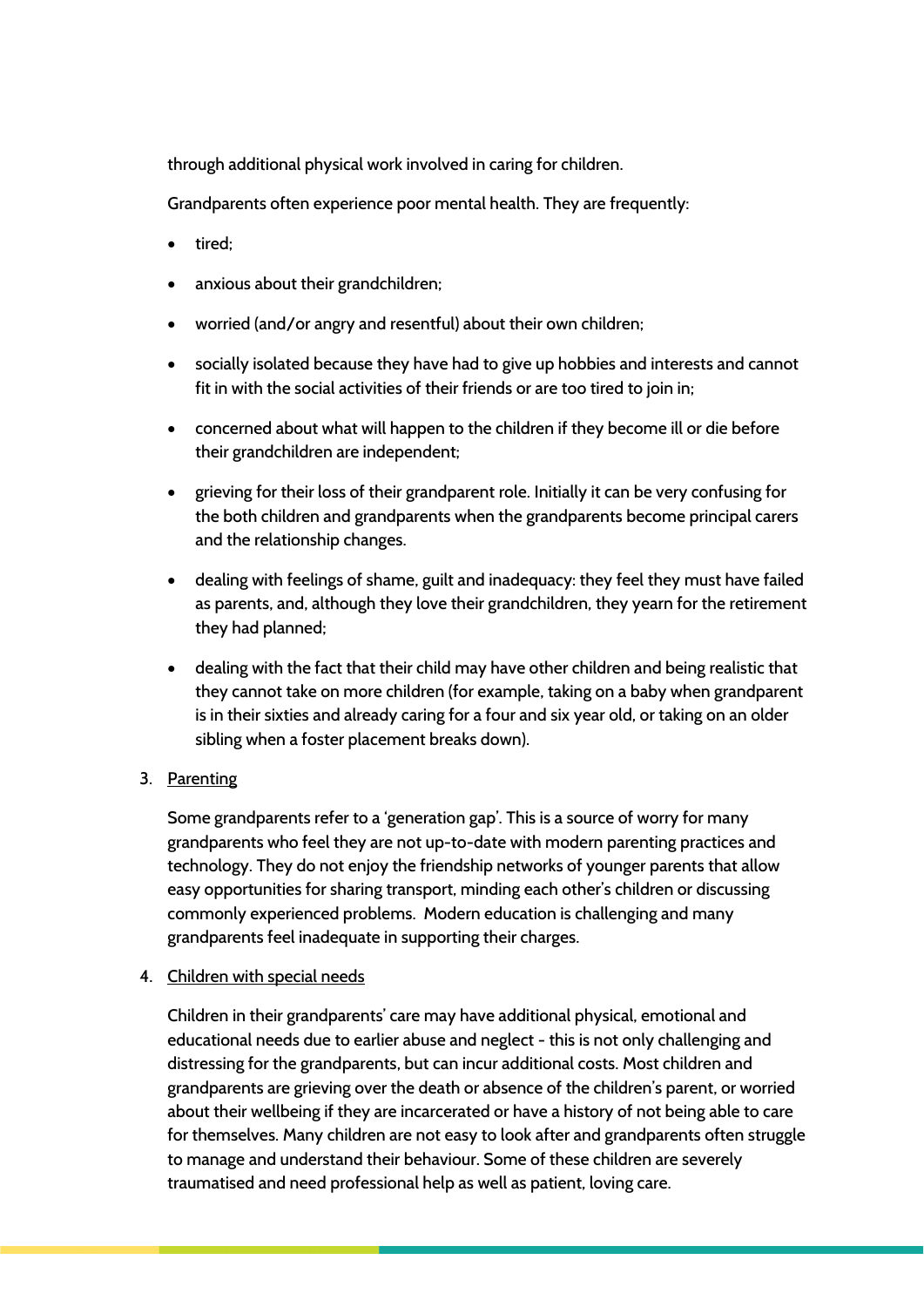## 5. Safety

Some grandparents fear for their own and their grandchildren's safety if their children have been violent or irrational in the past due to substance abuse and/or mental illhealth. Some grandparents have had the experience of having their grandchildren snatched away by the parents, and unless there is a court order in place, it can be hard to demonstrate that the children are at risk.

## 6. Legal status

Grandparents who access family law courts often have difficulty obtaining legal aid. They are daunted by the complexity and cost of the legal process. In some cases they oppose their own children to gain parental responsibility for the grandchildren and this can create ongoing conflict within the family. Once they have a formal order they are able to access social security entitlements, but still have to bear the additional costs associated with caring for troubled children, often using their retirement savings in the process.

Kinship carers are given an allowance and access to some services. Some grandparents find that this is all the support they need, but many do not like being part of the child welfare system. They may find individual workers well-meaning and helpful, but feel constrained by the system that takes away their autonomy. Some feel they have been pressured into caring for the children; others feel they are not free to parent the children as they choose and are overly accountable to the statutory authority; some feel constrained by the child protection orders that have been imposed (for example, around the extent and nature of the children's contact with their parents).

Grandparents who informally care for their grandchildren, permanently or intermittently, are in the most difficult position. They find it difficult to access social security benefits and to demonstrate that they have, in effect, parental responsibility. Some do not want to draw attention to themselves by applying for social security benefits and fear that their children will take the grandchildren back to what the grandparents consider is an unsafe situation. They are often are faced with problems like proving the right to consent to vaccinations, medical procedures, school excursions, choice of school and so on.

### 7. Conflict within the family

Grandparents becoming primary carers of their grandchildren can create conflict in the family. There can be ongoing conflict with the parents of the children, regardless of legal orders. There is often stress on the grandparents' relationship with each other, especially if one partner is not the biological grandparent of the children. Some couple relationships break down. Anecdotally, in many cases grandmothers bear the greater burden of parenting, and some people raising grandchildren are single.

Many grandparents are strongly supported by their other children, but some have to deal with the anger of their other children who think an unfair burden has been placed on their parents and, in some cases, resent the time taken up by the grandchildren and feel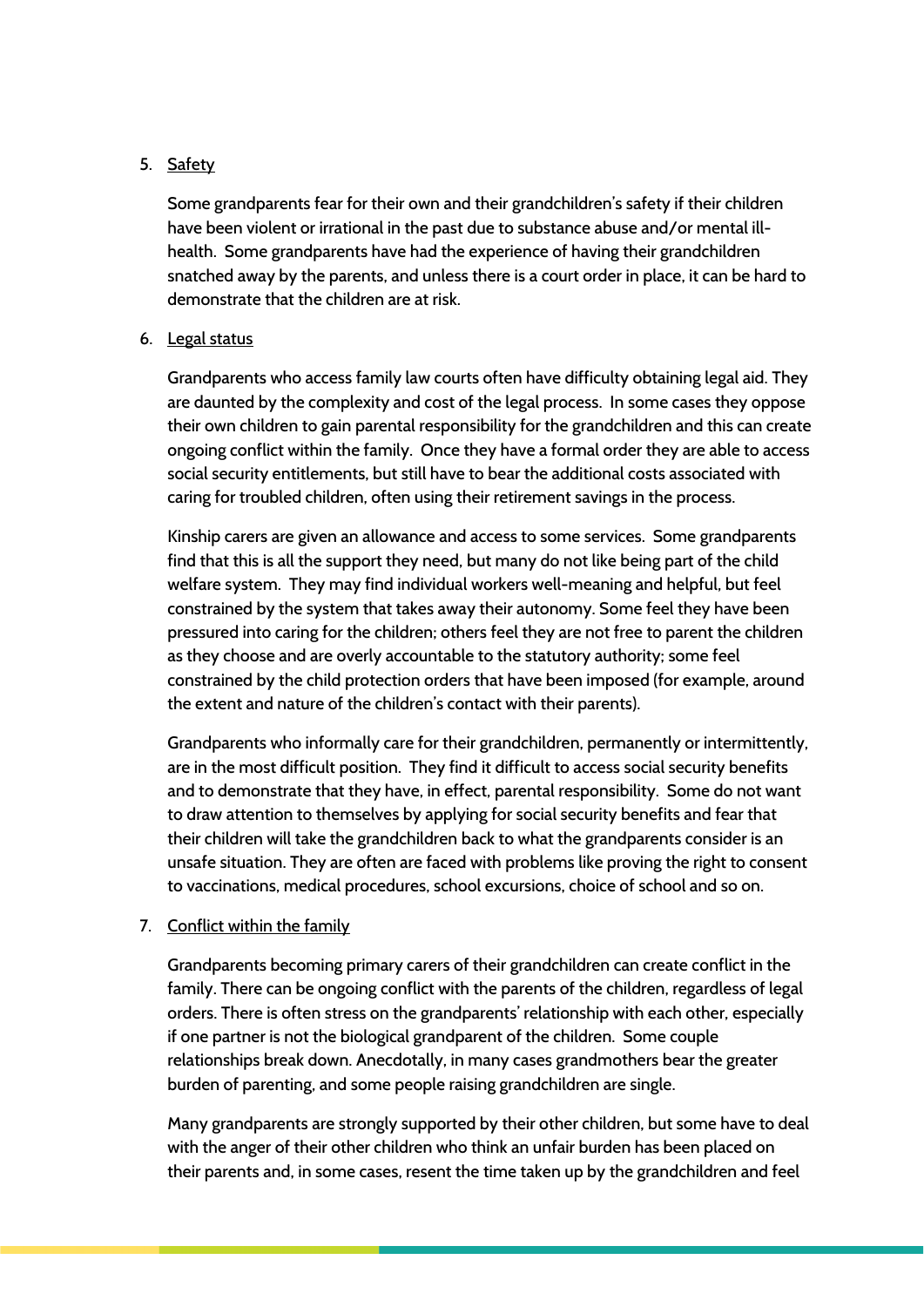that their own children are not receiving sufficient attention from their grandparents, or fear their inheritance being spent on these grandchildren.

Family conflict takes a further toll on the mental health and well-being of grandparents who are already under pressure with the responsibilities they have assumed.

### *Recognition*

Some recognition of the contribution that grandparents make to their grandchildren, and to the wider community, could be offered with practical support, including:

- financial support improved and easier access to Social Security benefits;
- support for respite , including after-school care, holiday camps and programs, assistance with travel to other family members for holidays and formal out-of-home care respite;
- readily accessible information and advice about grandparents' rights, responsibilities and entitlements during the time they are raising their grandchildren;
- emotional support (counselling, group support and social networks) for grandparents and grandchildren, especially when the children are grieving, acting out, or showing other signs that worry the grandparents; most grandparents are caring for children who have had adverse experiences in the early months and years of their lives or have been involved in a traumatic experience – caring for these children is not an easy responsibility. Some grandparents feel they cannot manage and reluctantly relinquish care of the grandchildren;
- practical support (for example, with household tasks);
- $\bullet$  legal aid;
- carer card that allows them to demonstrate their parenting role to authorities;
- being acknowledged and thanked: this could be a letter from a state authority to thank them for the role they have undertaken; or picnics and other outings organised by the community sector for grandparents and the grandchildren. This acknowledgement is important to many grandparents who feel isolated, judged, overwhelmed, and exhausted.

# *Practical measures that can be implemented by the Commonwealth, state and territory governments and the community sector to better support grandparents raising their grandchildren, including key priorities for action*

Commonwealth, state and territory governments can offer

 legislative and regulatory changes that will support and offer entitlements to all grandparents who offer primary care to their grandchildren, including informal carers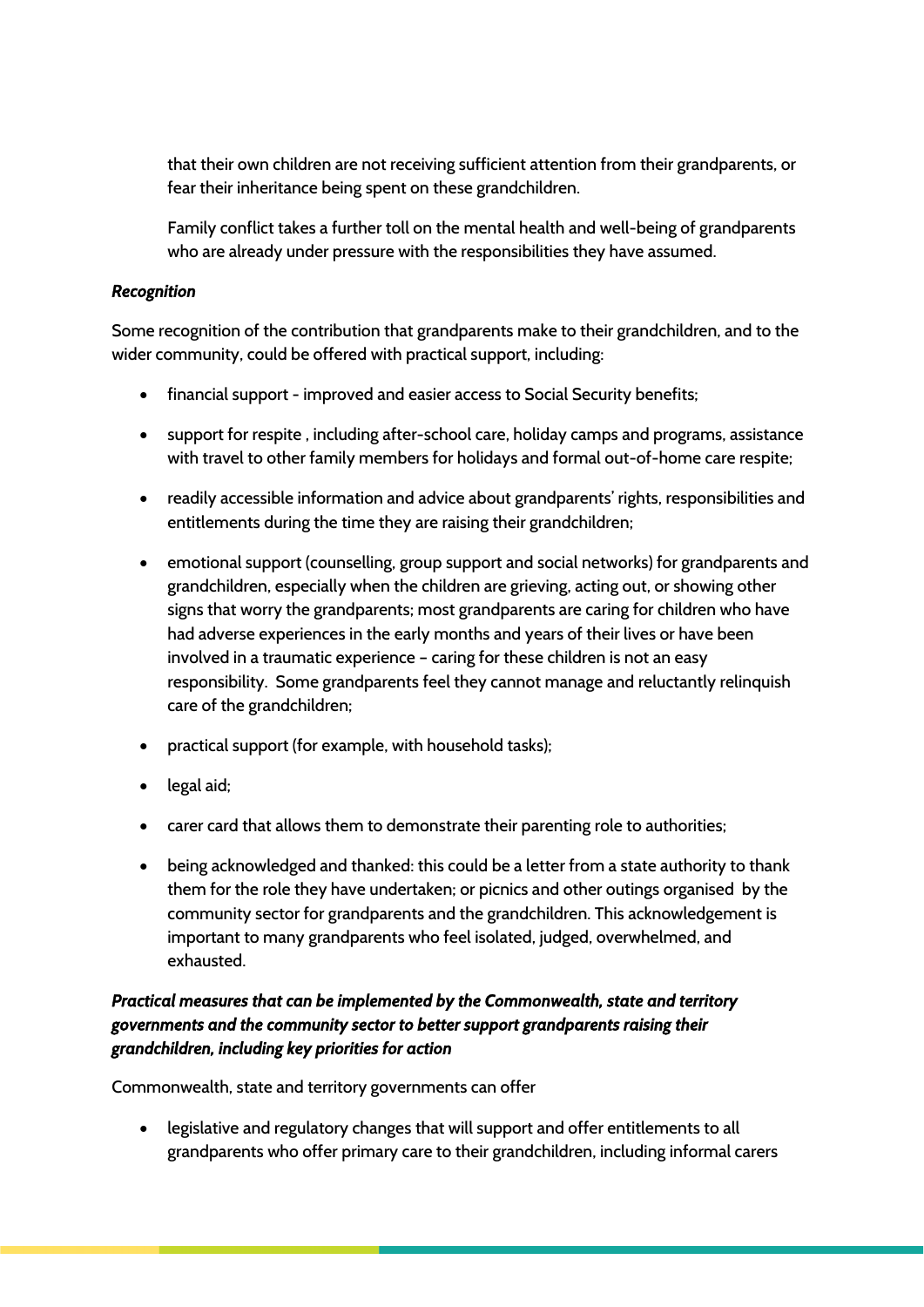(mandatory reporting by community agencies offering assistance will ensure that the children are safe);

- access to legal aid;
- provision of information;
- funding for community support programs.

#### The community sector can offer

- trauma-informed counselling (for children and grandparents), mediation, and grandparent support / parenting education groups;
- liaison with the child protection system;
- a chance to talk through the complexities of caring for grandchildren and independent advice and assistance with the development of care plans and succession planning;
- practical home help; and
- respite, and recreational/holiday activities.

# *The specific needs of particular groups within the caring population, including Aboriginal and Torres Strait Islander grandparent carers, grandparents caring for grandchildren with disability, grandparents from culturally and linguistically diverse backgrounds, grandparents with mental health needs and grandparents with an informal care arrangement for their grandchildren.*

- some grandparents are intermittent primary carers, but see themselves as the most secure point in the grandchild's life, and feel powerless to make the grandchildren's lives more secure. They are not sure who they can turn to without reprisal from their children that could result in no contact with the grandchildren;
- in Aboriginal and many other cultures the transition to children being cared for their grandparents is not difficult as it is a cultural norm. Grandparents have authority in many cultures and they know when a parent is able to care for their child and when they need to step in. This does not mean that they do not need support as they are ageing and the grandchildren usually have extra needs;
- many Aboriginal grandparents through their own experiences as stolen children are reluctant to involve authority figures. Aboriginal agencies and other community sector agencies that have a good working relationship in a community are often better placed to support grandparents than statutory authorities;
- some people from culturally and linguistically diverse groups fear authorities and lack knowledge of and trust in the supports and the care system that could offer them help;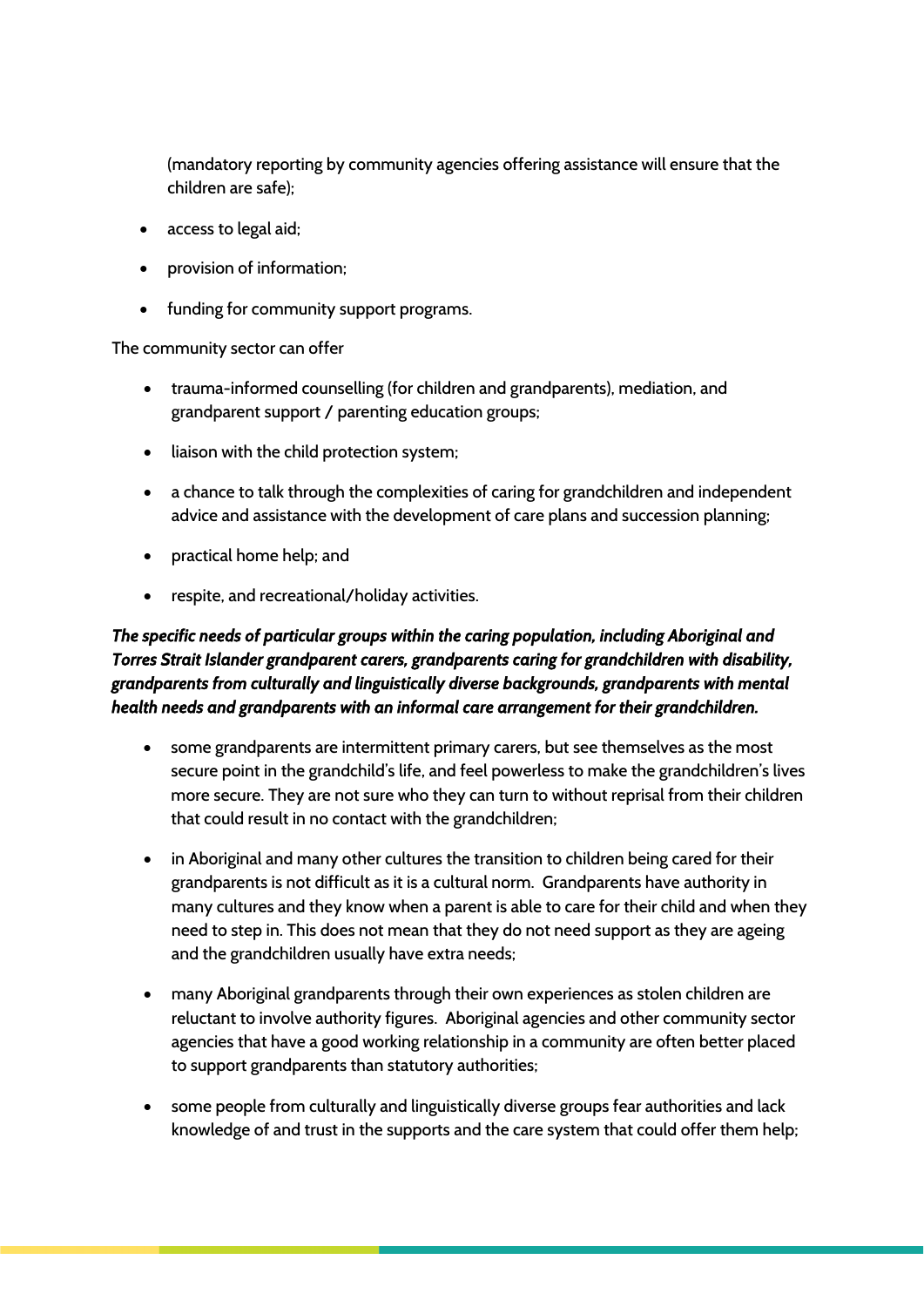- grandparents deserve respect from statutory authorities. They want the recognition that they are volunteer parents and are entitled to having a significant say in how they raise the children;
- older grandparents, or grandparents with some medical conditions or disabilities, or grandparents who are raising grandchildren with disabilities, are especially concerned about what will happen to the children when they can no longer able to look after them, or if they die. Assistance with succession planning would likely provide comfort in these cases.

## **Recommendations**

The support of grandparent carers is an investment likely to result in the saving of significant social and financial cost in the long-term. Grandparents offer their grandchildren security and the chance for healthy development and directly save the cost of out- of-home care. Supports for grandparent carers should include:

- legislation, regulation and ongoing funding making support available to grandparents;
- grandparental responsibility assessment (similar to an aged care assessment) that assesses individual situations of grandparents caring for their grandchildren, regardless of their legal status. Outcomes may include:
	- a review of entitlements and access to social security benefits;
	- practical forms of support including: subsidised practical help around the house; respite care; subsidised holiday activities and camps; after school care; provision of health care cards;
	- assistance with housing rent rebates, move to larger public housing accommodation, if needed;
	- assistance with the development of a care plan and a succession plan;
	- emotional support for grandparents via counselling, support groups, parenting groups (including chance to meet younger parents and learn about current parenting trends and issues);
	- trauma informed support, including groupwork, for children when necessary;
	- couple/family counselling during periods of family tension and conflict;
- legal aid:
- a grandparent carer hotline: a chance to talk anonymously. This could be done through existing support lines but grandparents need to be aware of it, and staff and volunteers need to be educated about specific supports available;